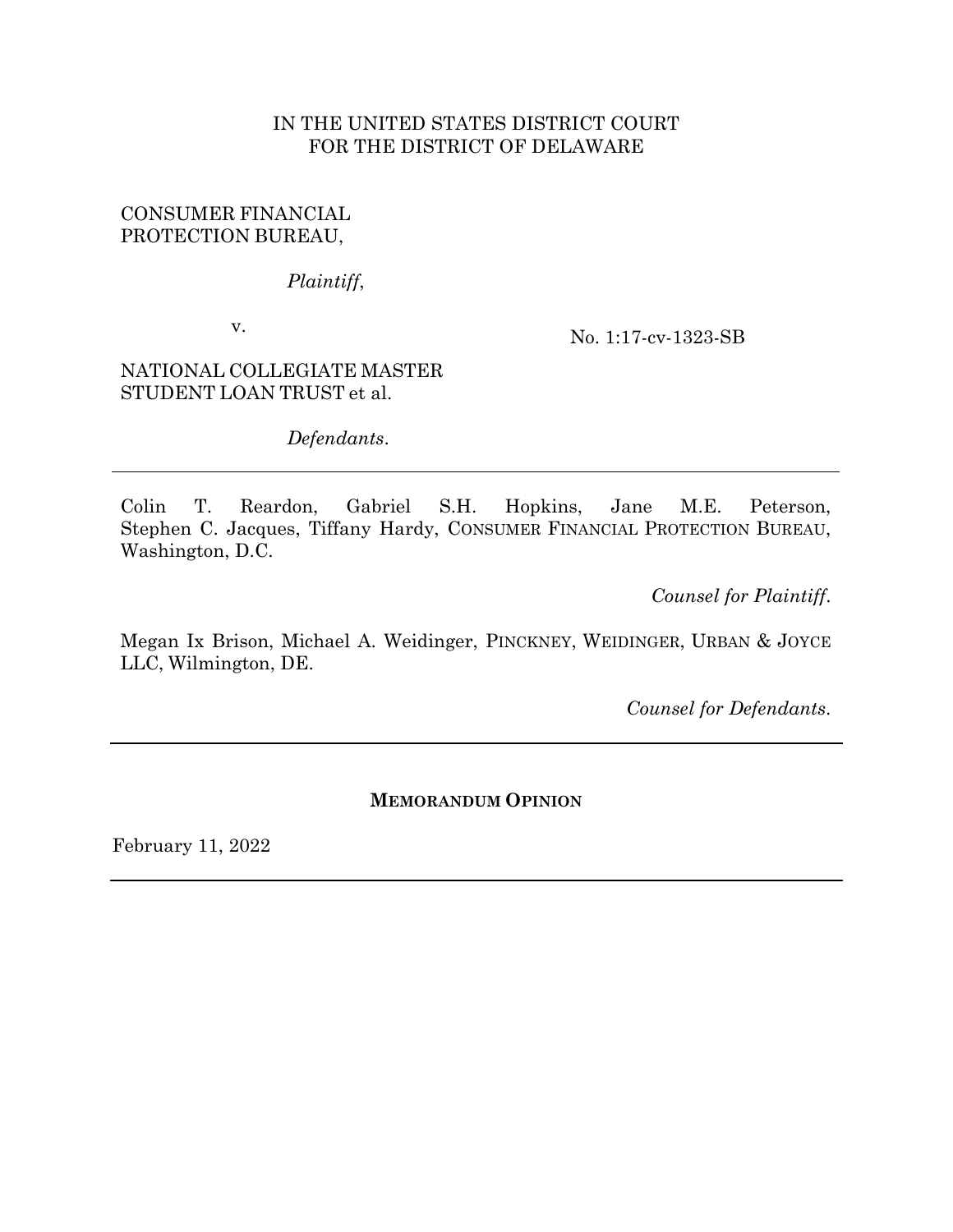BIBAS, *Circuit Judge*, sitting by designation.

Ordinarily, parties cannot appeal until a district court enters a final judgment. But if their case raises important and dispositive legal issues, they may seek permission to appeal early. This enforcement action falls into that rare category.

The parties' dispute raises two novel questions: What is the scope of the Consumer Financial Protection Bureau's enforcement authority? And is ratification required if a federal agency files suit while it is unconstitutionally structured? I answered both questions in denying a motion to dismiss, finding that the Bureau had authority to bring this suit and that it did not need to ratify. But the stakes are high—if I am wrong about either issue, this litigation must end now. So I certify both questions for interlocutory appeal.

### **I. BACKGROUND**

In 2017, the Bureau sued the National Collegiate Loan Trusts for engaging in forbidden debt-collection and litigation practices. D.I. 362 ¶¶1–2. Late last year, I denied the Trusts' motion to dismiss that enforcement action. Mem. Op., D.I. 380.

Back then, the Trusts argued that the Bureau lacked authority to sue them under the Consumer Financial Protection Act. And even if it had that authority, the Trusts claimed, the suit was untimely: the Bureau had filed its complaint while it was unconstitutionally structured, so it needed to ratify the suit after it was restructured and before the statute-of-limitations clock ran out. Yet it failed to do so. *See* D.I. 367.

I rejected those arguments. But now the Trusts ask me to certify both issues to the Third Circuit for an interlocutory appeal. Certification is appropriate only if "exceptional circumstances justify a departure from the basic policy of postponing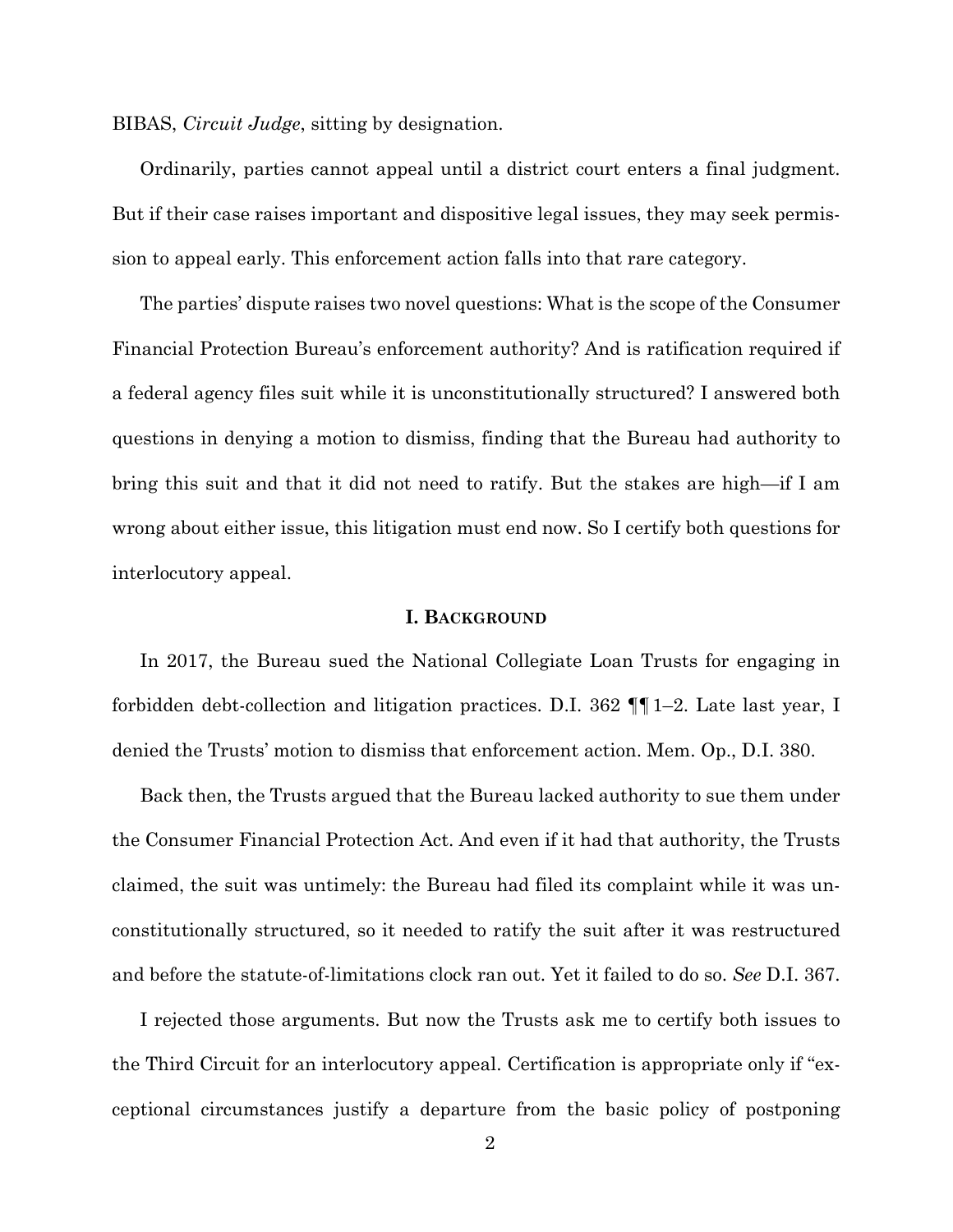appellate review until after entry of a final judgment." *Coopers & Lybrand v. Livesay*, 437 U.S. 463, 475 (1978). Thus, I may not grant the Trusts' request unless they meet three requirements:

- they seek to appeal from an order that "involves a controlling question of law"
- about which there is "substantial ground for difference of opinion," and
- their appeal would "advance the ultimate termination of the litigation."

28 U.S.C. §1292(b). "The burden is on the [Trusts] to demonstrate that all three requirements are met." *Litgo N.J., Inc. v. Martin*, 2011 WL 1134676, at \*2 (D.N.J. Mar. 25, 2011).

That is a high bar. But the Trusts meet it, so I certify two questions to the Third Circuit for an interlocutory appeal.

### **II. I CERTIFY THE STATUTORY QUESTION**

The first question that the Trusts ask me to certify is whether they are "covered persons" subject to the Bureau's enforcement authority. D.I. 384, at 16. In other words, were they "engage[d] in offering or providing … consumer financial product[s] or service[s]," including "servicing loans" and "collecting debt"? 12 U.S.C. §5481(6),  $(15)(A)(i)$ , (x).

In denying the Trusts' motion to dismiss, I found that they were. Mem. Op., D.I. 380, at 7−10. The Trusts own a large tranche of student debt. And to collect that debt, they "engaged in" loan servicing and debt collection through third-party servicers. True, third parties, not the Trusts, collected the debt and serviced the loans. But the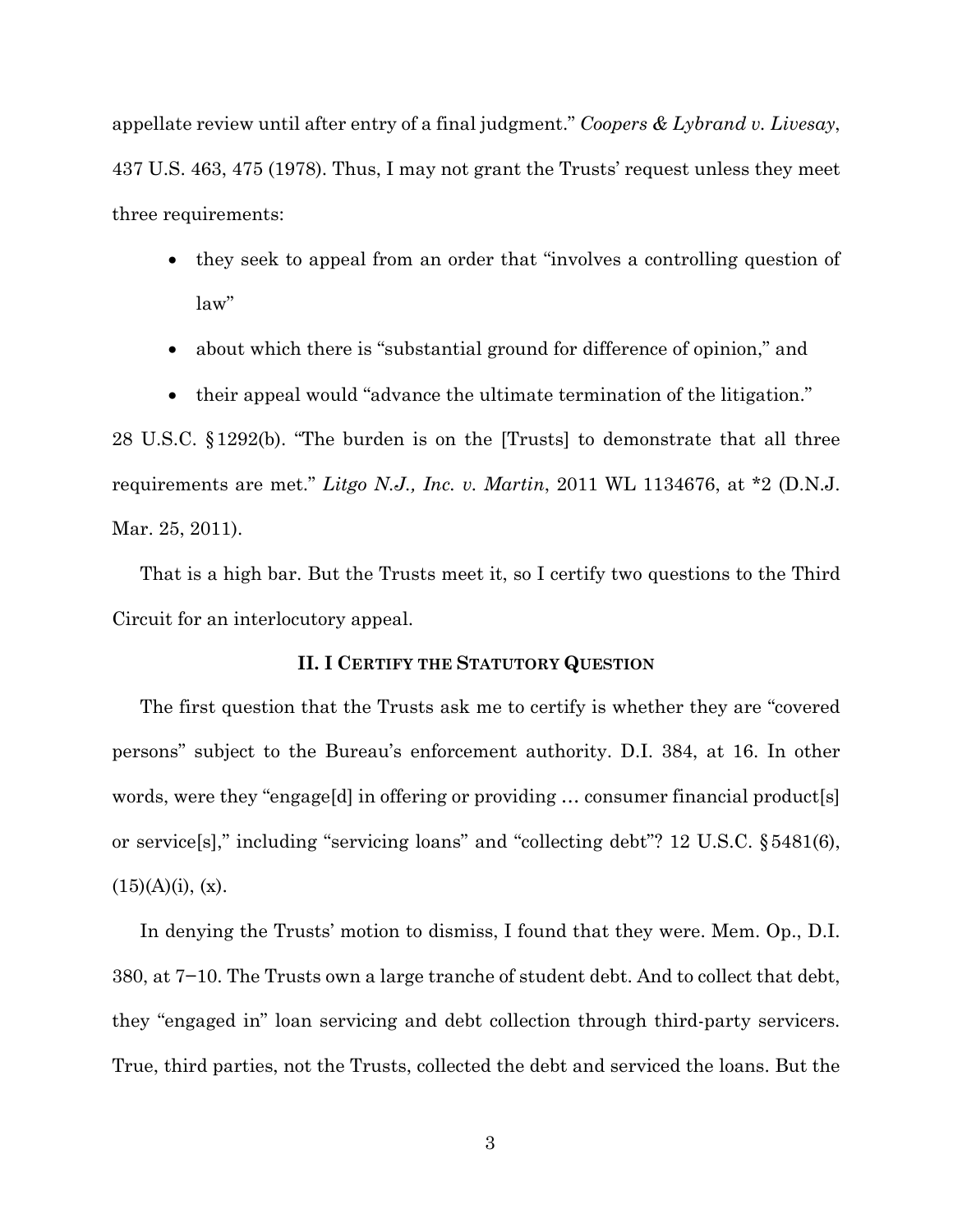loan servicing and debt collection were crucial to the Trusts' business and could not have happened without their say-so. *Id.* at 8–9. And the statutory language is "broad" enough to encompass actions taken on a person's behalf by another, at least where that action is central to his enterprise." *Id*. at 8.

But there is room for reasonable disagreement. Plus, a contrary reading of the statute would change the outcome of this lawsuit. So I find that the §1292(b) factors favor certifying the issue for an interlocutory appeal.

*1. Controlling question of law.* "[C]ontrolling question[s] of law" are important to the case and include those issues that "if erroneous, would be reversible error on final appeal." *Katz v. Carte Blanche Corp.*, 496 F.2d 747, 755 (3d Cir. 1974). Here, the statutory-interpretation question is key: It determines whether this lawsuit may proceed against the Trusts. If the Trusts did not "engage in" collecting debt or servicing loans, the Bureau cannot sue them.

2. Substantial ground for difference of opinion. There is "substantial ground" for a difference of opinion if there is "genuine doubt … as to the correct legal standard." *N.J. Dep't of Treasury v. Fuld*, 2009 WL 2905432, at \*2 (D.N.J. Sept. 8, 2009). That doubt may be caused by "the absence of controlling law on a particular issue," including where there are "statutory interpretation" questions that are "novel and complex." Id. (quotation marks omitted).

Here, the statutory-interpretation question is "novel" and there is no controlling precedent. I was the first judge to decide whether the Bureau may bring enforcement actions against creditors like the Trusts who contract out debt collection and loan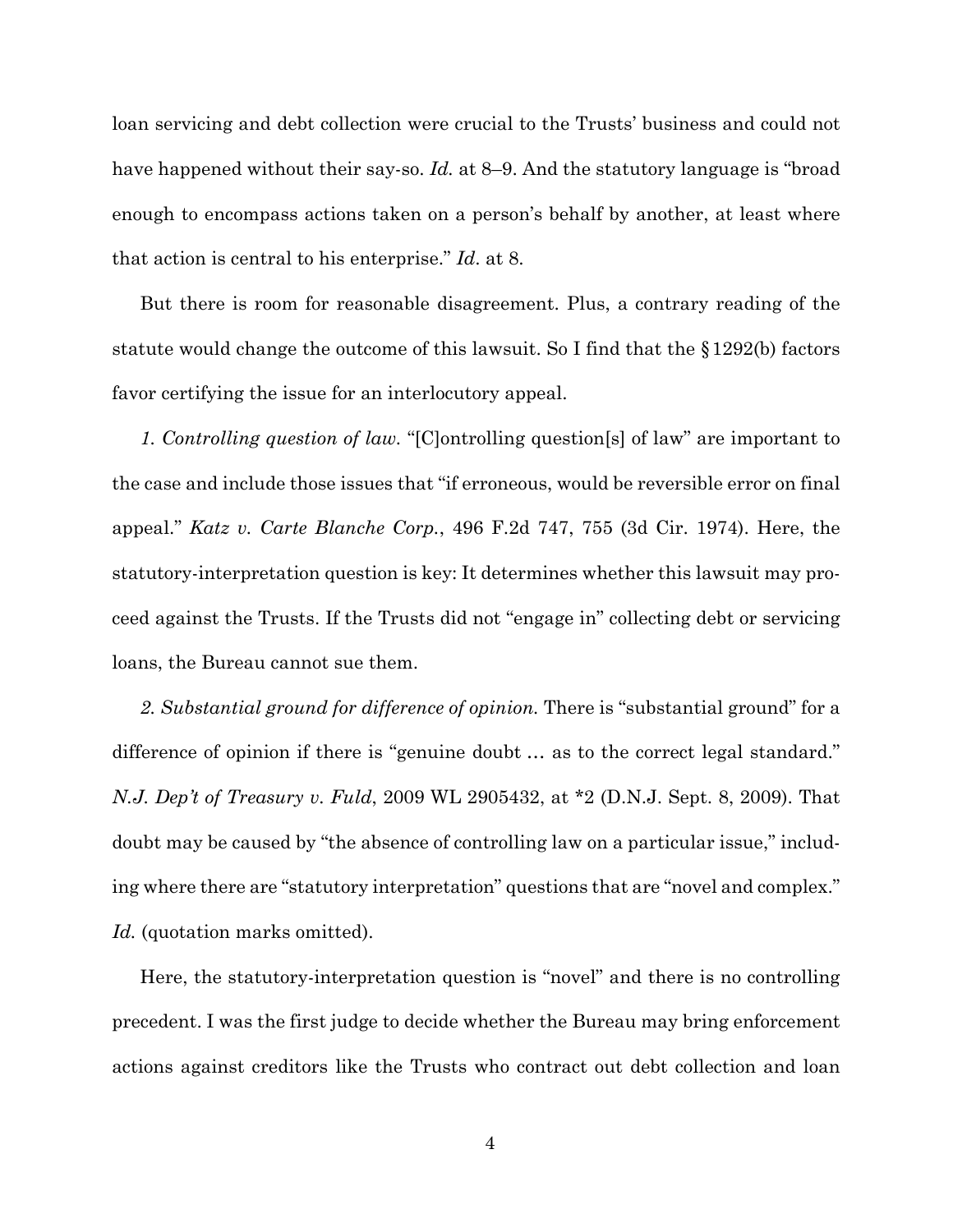servicing. And earlier in this litigation, before the case was assigned to me, Judge Noreika expressed "some doubt" that the Trusts are covered persons "under the plain language of the statute." D.I. 359, at 6.

*3. Advancing termination of the litigation.* An appeal "materially advance[s]" the litigation if it would "eliminate the need for a trial." *Orson, Inc. v. Miramax Film Corp.*, 867 F. Supp. 319, 322 (E.D. Pa. 1994). That is so here. If the Third Circuit reverses on appeal and the Supreme Court does not intervene, this suit would stop there.

#### **III. I ALSO CERTIFY THE CONSTITUTIONAL QUESTION**

The Trusts ask me to certify a second question: whether the Bureau needed to ratify this suit before the statute of limitations ran out, having first filed it while the agency director was improperly insulated from presidential removal.

In denying the Trust's motion to dismiss, I held that there was no need for the Bureau to ratify its suit. D.I. 380, at 5. Though the suit was filed while the agency's director was unconstitutionally insulated, that did not mean the filing was invalid.

My holding relied on the Supreme Court's recent decision in *Collins v. Yellen*, 141 S. Ct. 1761 (2021). There, the Court held that an unconstitutional *removal* restriction does not invalidate agency action so long as the agency head was properly *appointed. Id.* at 1787. And if agency action is valid, it need not need be ratified. *Id.* at 1788. Thus, because the Bureau's director was properly appointed, its filing of this suit was enough to stop the limitations clock. *See* Mem. Op., D.I. 380, at 5 (applying *Collins* to this case in more detail).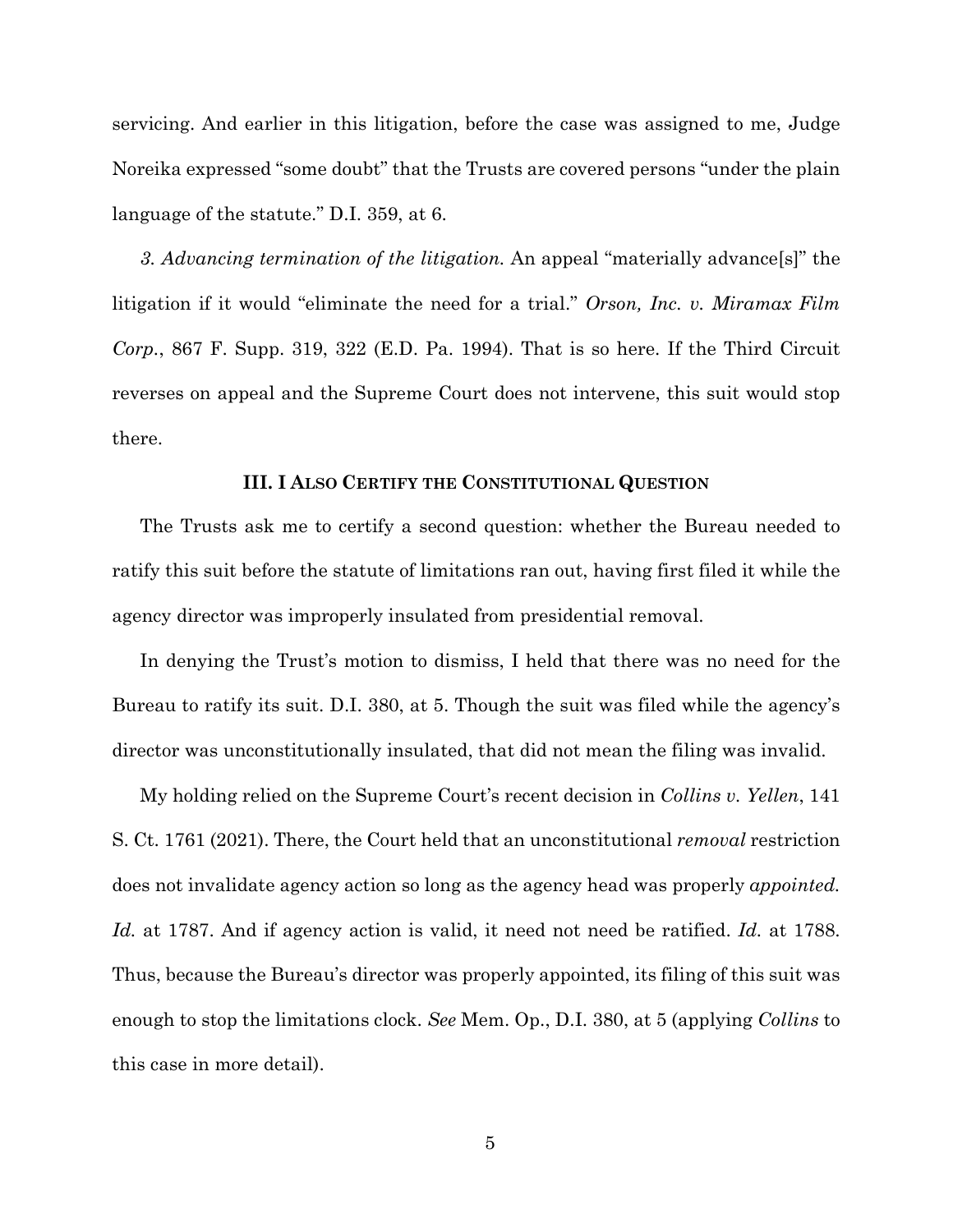Still, *Collins* is a very recent Supreme Court decision and lower courts have not yet hashed out its scope. If my reading is mistaken, I must dismiss this suit as untimely. Thus, the  $\S 1292(b)$  factors support certifying the question for interlocutory appeal.

*1. Controlling question of law*. Reading *Collins* correctly is important to this case. *Katz*, 496 F.2d at 755. If I am wrong and the Bureau's initial filing of this suit was invalid, then it did not sue the Trusts before the statute of limitations ran out. *See*  Mem. Op., D.I. 359, at 10−14 (holding that any ratification came too late to save this suit). That would make the Bureau's suit untimely, ending this case.

*2. Substantial ground for difference of opinion.* Plus, one can reasonably disagree about the scope of *Collins*. That case clarified the law. Before it was decided, courts saw actions brought by improperly insulated agency heads as "ultra vires" and so void. 141 S. Ct. at 1795 (Gorsuch, J., concurring in part). To give those actions legal force, agencies had to ratify them. *See, e.g.*, *CFPB v. Navient Corp.*, 522 F. Supp. 3d 107, 111 (M.D. Pa. 2021) (requiring ratification for a suit to proceed because the Bureau had filed it while the agency was unconstitutionally structured). But *Collins*  rejected that prevailing view. The Court explained that actions taken by an improperly insulated director are not "void" and do not need to be "ratified" unless a plaintiff can show that the removal provision harmed him. 141 S. Ct. at 1787–88.

The Trusts read *Collins* more narrowly. They say it is distinguishable because there the agency action was *initiated* "by an acting director" who was removable at will by the President; only later was it *implemented* by his improperly insulated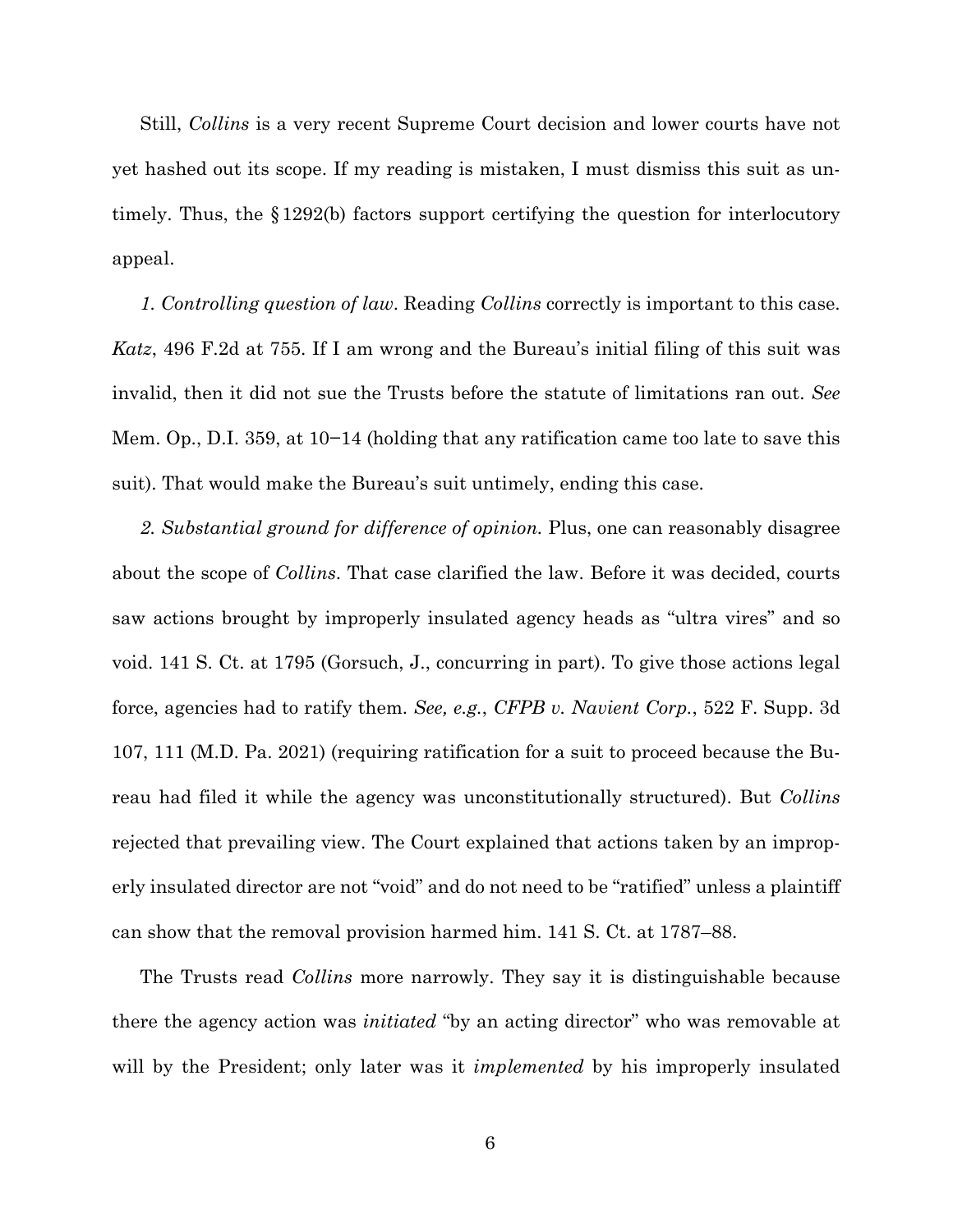successors. D.I. 384, at 12. By contrast, this case was "marred by a constitutional defect from its inception." *Id.* Because *Collins* is distinguishable, they claim that the Supreme Court's decision in *Seila Law* should apply instead. *Id.* at 10 (citing *Seila Law LLC v. CFPB*, 140 S. Ct. 2183, 2220 (2020)). And that case, they contend, demands ratification.

Yet the Trust's argument fails to persuade. True, in *Collins* the agency action was initiated by a constitutionally structured agency. 141 S. Ct. at 1787. But there, the harm caused by the agency action "continued … [under] a succession of [improperly insulated] Directors." So the Court considered whether their subsequent acts, implementing the initial action, should be set aside. And because all the directors "were properly appointed" it concluded there was "no reason to regard any [of their] actions … as void." So too here: all of the Bureau's directors were correctly appointed.

In any case, *Collins* was clear that *Seila Law* does *not* always demand ratification where an agency director is insulated from presidential removal. *Id.* (clarifying that the Court said "no such thing" in that case).

Still, one can reasonably disagree about the scope of *Collins*. Justice Gorsuch's concurrence said as much, noting that the Court's opinion raised an "important question" about how lower courts should resolve "the next" agency-insulation suit. *Id.* at 1799 (flagging that the Court's ruling may be a "product of its unique context").

Plus, the need for ratification after *Collins* is an issue in ongoing appeals across the country. *See* Appellant's Supp. Letter Br., *CFPB v. All Am. Check Cashing, Inc.*, No. 18-60302, (5th Cir. Dec. 17, 2021) (en banc) ("*Collins* … held that a party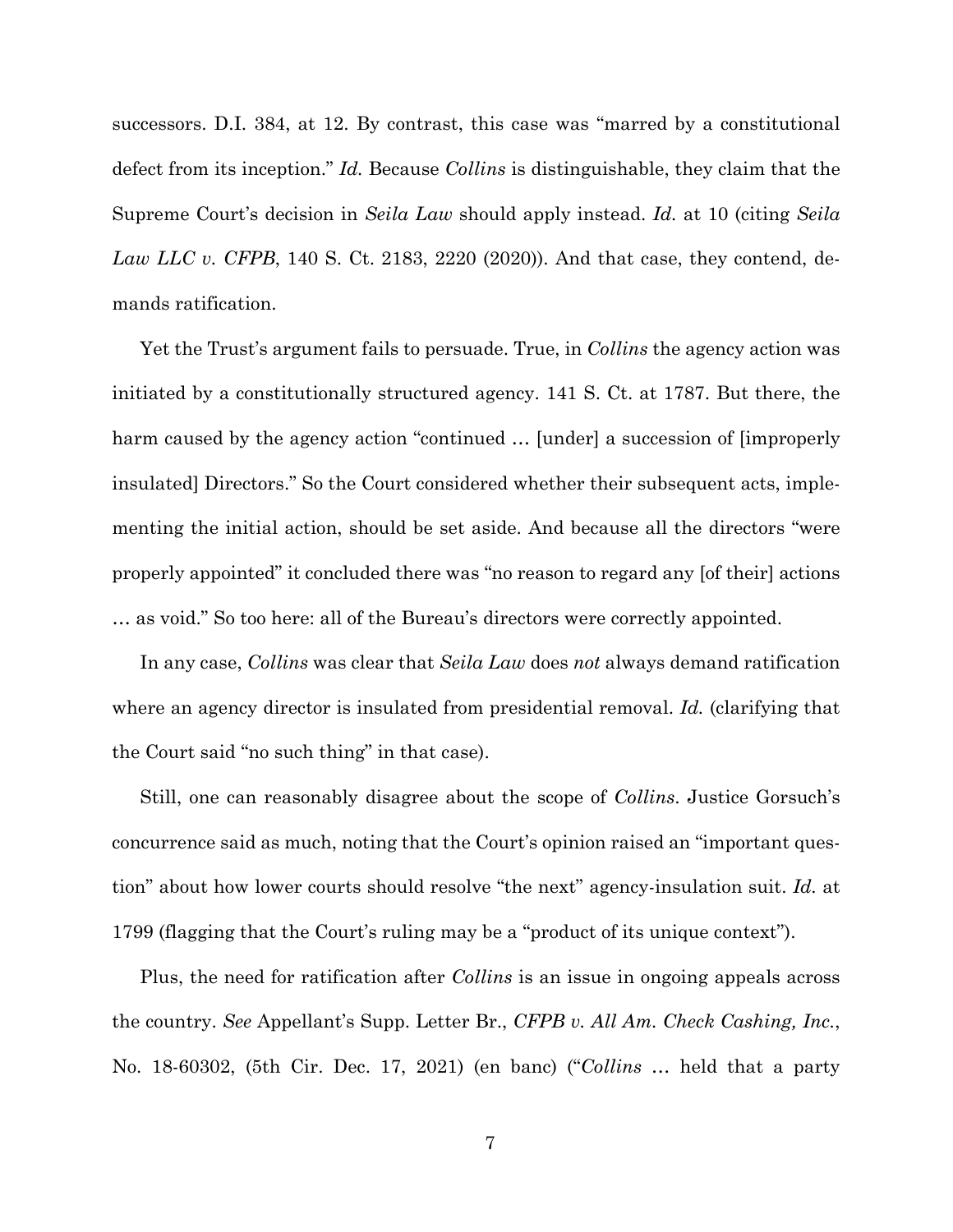demonstrates remediable injury whenever 'the President might have replaced the Director absent the removal restriction.'"); Appellant's Reply Br., *Integrity Advance, LLC v. CFPB*, No. 21-9521 (10th Cir. Sept. 3, 2021) (relying on Justice Gorsuch's *Collins* concurrence to limit the decision's scope). That litigation suggests that there is room for reasonable disagreement and thus supports an interlocutory appeal here.

*3. Advancing termination of the litigation.* Finally, certifying an appeal would materially advance this case by potentially "eliminat[ing] the need for a trial." *Orson, Inc.*, 867 F. Supp. at 322. If the Third Circuit disagrees with my reading of *Collins*, I must dismiss this suit as untimely, ending this case.

#### **IV. I STAY THIS CASE PENDING APPEAL**

Having certified an appeal to the Third Circuit, I may stay this case pending that appeal. 28 U.S.C. §1292(b). That discretion is part of my "inherent" authority to manage my docket to preserve "time and effort for [myself], for counsel, and for litigants." *Landis v. N. Am. Co.*, 299 U.S. 248, 254−55 (1936).

Here, I exercise that discretion and stay this case. A stay ensures that the parties will not waste their resources on discovery. Plus, it guards against government overreach: If the Trusts are right that the Bureau lacks authority to bring this enforcement action, it may not bring the judicial process to bear on them. That protection would be undercut if the Bureau could subject the Trusts to months of discovery while their appeal is pending.

\* \* \* \* \*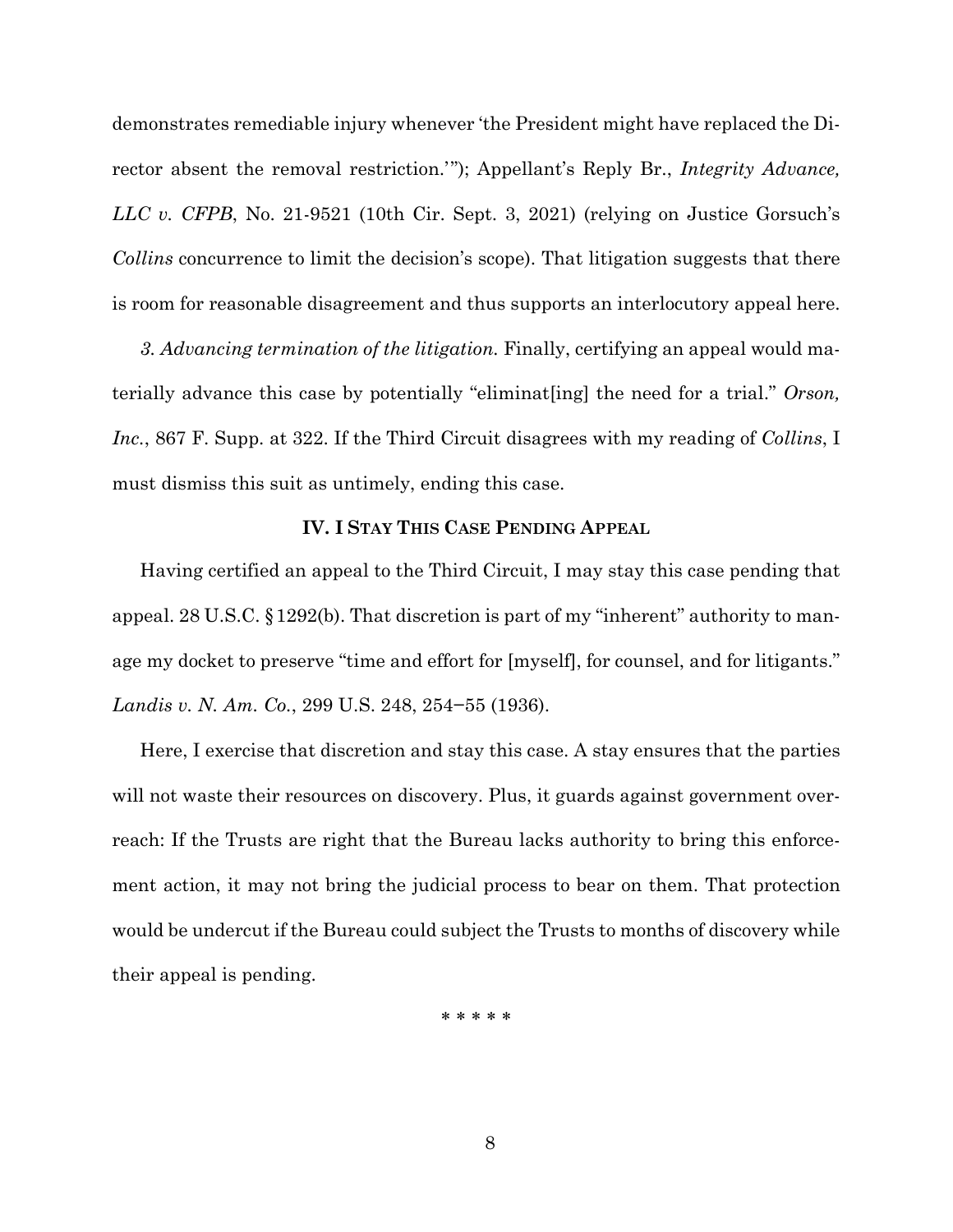This case raises two novel, important, and dispositive issues. So I certify both for interlocutory appeal to the Third Circuit. And to avoid needless expense in the meantime, I stay this case.